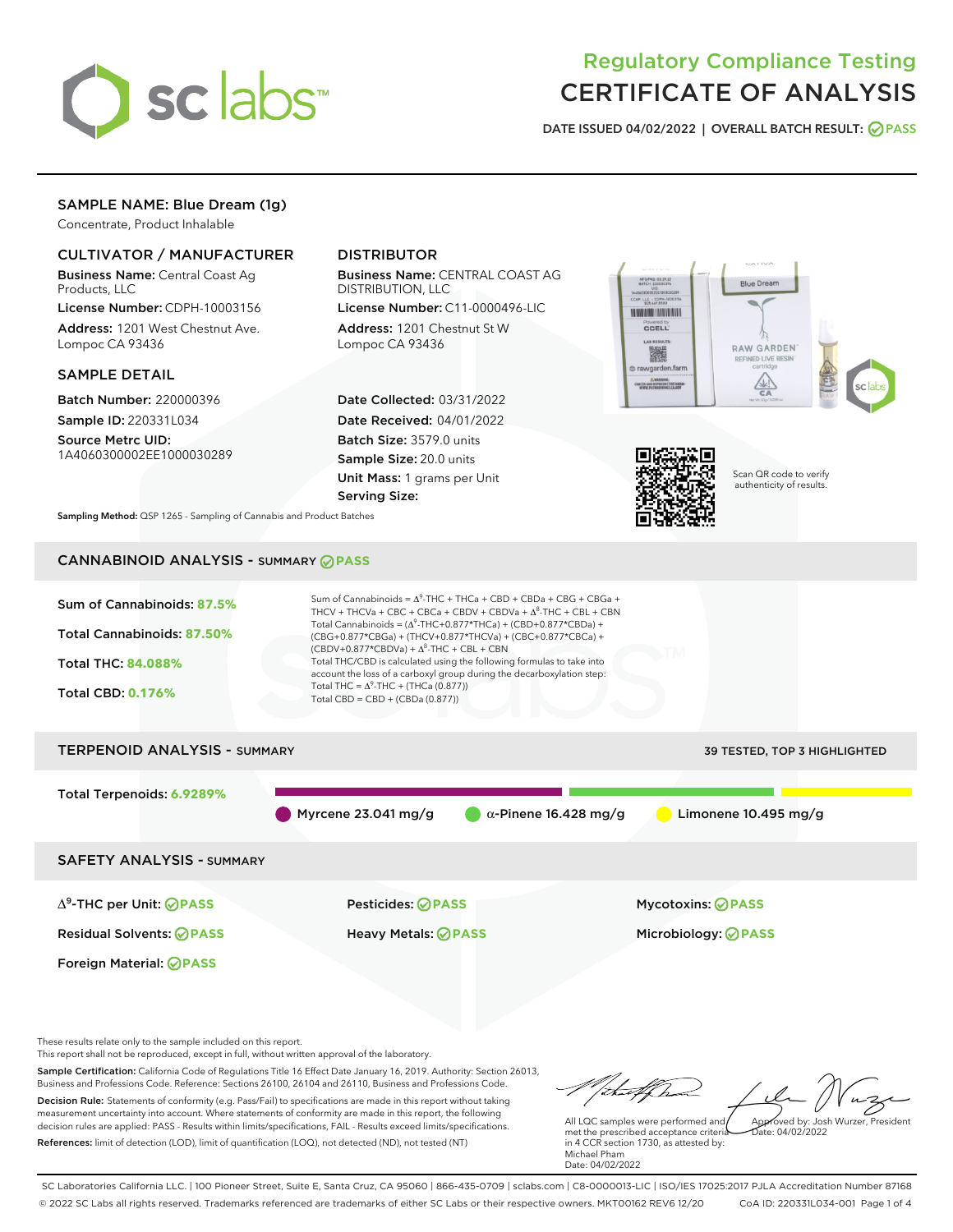



BLUE DREAM (1G) | DATE ISSUED 04/02/2022 | OVERALL BATCH RESULT:  $\bigcirc$  PASS

#### CANNABINOID TEST RESULTS - 04/02/2022 2 PASS

Tested by high-performance liquid chromatography with diode-array detection (HPLC-DAD). **Method:** QSP 1157 - Analysis of Cannabinoids by HPLC-DAD

#### TOTAL CANNABINOIDS: **87.50%**

Total Cannabinoids (Total THC) + (Total CBD) + (Total CBG) + (Total THCV) + (Total CBC) +  $(Total CBDV) +  $\Delta^8$ -THC + CBL + CBN$ 

TOTAL THC: **84.088%** Total THC (Δ<sup>9</sup>-THC+0.877\*THCa)

TOTAL CBD: **0.176%**

Total CBD (CBD+0.877\*CBDa)

TOTAL CBG: 2.68% Total CBG (CBG+0.877\*CBGa)

TOTAL THCV: 0.35% Total THCV (THCV+0.877\*THCVa)

TOTAL CBC: ND Total CBC (CBC+0.877\*CBCa)

TOTAL CBDV: ND Total CBDV (CBDV+0.877\*CBDVa)

| <b>COMPOUND</b>            | LOD/LOQ<br>(mg/g) | <b>MEASUREMENT</b><br><b>UNCERTAINTY</b><br>(mg/g) | <b>RESULT</b><br>(mg/g) | <b>RESULT</b><br>(%) |
|----------------------------|-------------------|----------------------------------------------------|-------------------------|----------------------|
| $\Lambda^9$ -THC           | 0.06 / 0.26       | ±22.536                                            | 840.88                  | 84.088               |
| <b>CBG</b>                 | 0.06/0.19         | ±0.823                                             | 26.80                   | 2.680                |
| <b>THCV</b>                | 0.1/0.2           | ±0.14                                              | 3.5                     | 0.35                 |
| <b>CBN</b>                 | 0.1/0.3           | ±0.11                                              | 2.1                     | 0.21                 |
| <b>CBD</b>                 | 0.07/0.29         | ±0.063                                             | 1.76                    | 0.176                |
| $\Delta^8$ -THC            | 0.1/0.4           | N/A                                                | <b>ND</b>               | <b>ND</b>            |
| <b>THCa</b>                | 0.05/0.14         | N/A                                                | <b>ND</b>               | <b>ND</b>            |
| <b>THCVa</b>               | 0.07 / 0.20       | N/A                                                | <b>ND</b>               | <b>ND</b>            |
| <b>CBDa</b>                | 0.02/0.19         | N/A                                                | <b>ND</b>               | <b>ND</b>            |
| <b>CBDV</b>                | 0.04 / 0.15       | N/A                                                | <b>ND</b>               | <b>ND</b>            |
| <b>CBDVa</b>               | 0.03/0.53         | N/A                                                | <b>ND</b>               | <b>ND</b>            |
| <b>CBGa</b>                | 0.1 / 0.2         | N/A                                                | <b>ND</b>               | <b>ND</b>            |
| <b>CBL</b>                 | 0.06 / 0.24       | N/A                                                | <b>ND</b>               | <b>ND</b>            |
| <b>CBC</b>                 | 0.2 / 0.5         | N/A                                                | <b>ND</b>               | <b>ND</b>            |
| <b>CBCa</b>                | 0.07 / 0.28       | N/A                                                | <b>ND</b>               | <b>ND</b>            |
| <b>SUM OF CANNABINOIDS</b> |                   |                                                    | 875.0 mg/g              | 87.5%                |

#### **UNIT MASS: 1 grams per Unit**

| $\Delta^9$ -THC per Unit               | 1100 per-package limit | 840.88 mg/unit | <b>PASS</b> |
|----------------------------------------|------------------------|----------------|-------------|
| <b>Total THC per Unit</b>              |                        | 840.88 mg/unit |             |
| <b>CBD</b> per Unit                    |                        | $1.76$ mg/unit |             |
| <b>Total CBD per Unit</b>              |                        | $1.76$ mg/unit |             |
| <b>Sum of Cannabinoids</b><br>per Unit |                        | 875.0 mg/unit  |             |
| <b>Total Cannabinoids</b><br>per Unit  |                        | 875.0 mg/unit  |             |

| <b>COMPOUND</b>          | LOD/LOQ<br>(mg/g) | <b>MEASUREMENT</b><br><b>UNCERTAINTY</b><br>(mg/g) | <b>RESULT</b><br>(mg/g)                         | <b>RESULT</b><br>(%) |
|--------------------------|-------------------|----------------------------------------------------|-------------------------------------------------|----------------------|
| <b>Myrcene</b>           | 0.008 / 0.025     | ±0.2304                                            | 23.041                                          | 2.3041               |
| $\alpha$ -Pinene         | 0.005 / 0.017     | ±0.1101                                            | 16.428                                          | 1.6428               |
| Limonene                 | 0.005 / 0.016     | ±0.1165                                            | 10.495                                          | 1.0495               |
| $\beta$ -Pinene          | 0.004 / 0.014     | ±0.0776                                            | 8.723                                           | 0.8723               |
| β-Caryophyllene          | 0.004 / 0.012     | ±0.1016                                            | 3.669                                           | 0.3669               |
| Linalool                 | 0.009/0.032       | ±0.0718                                            | 2.426                                           | 0.2426               |
| $\alpha$ -Humulene       | 0.009 / 0.029     | ±0.0262                                            | 1.048                                           | 0.1048               |
| $trans-\beta$ -Farnesene | 0.008 / 0.025     | ±0.0287                                            | 1.039                                           | 0.1039               |
| Fenchol                  | 0.010 / 0.034     | ±0.0135                                            | 0.449                                           | 0.0449               |
| Camphene                 | 0.005 / 0.015     | ±0.0038                                            | 0.419                                           | 0.0419               |
| Terpinolene              | 0.008 / 0.026     | ±0.0058                                            | 0.367                                           | 0.0367               |
| Terpineol                | 0.009 / 0.031     | ±0.0153                                            | 0.320                                           | 0.0320               |
| <b>Borneol</b>           | 0.005 / 0.016     | ±0.0040                                            | 0.122                                           | 0.0122               |
| $\alpha$ -Bisabolol      | 0.008 / 0.026     | ±0.0051                                            | 0.122                                           | 0.0122               |
| Nerolidol                | 0.006 / 0.019     | ±0.0057                                            | 0.117                                           | 0.0117               |
| Citronellol              | 0.003 / 0.010     | ±0.0039                                            | 0.102                                           | 0.0102               |
| β-Ocimene                | 0.006 / 0.020     | ±0.0022                                            | 0.088                                           | 0.0088               |
| Valencene                | 0.009 / 0.030     | ±0.0034                                            | 0.064                                           | 0.0064               |
| Sabinene Hydrate         | 0.006 / 0.022     | ±0.0017                                            | 0.055                                           | 0.0055               |
| Fenchone                 | 0.009 / 0.028     | ±0.0010                                            | 0.045                                           | 0.0045               |
| Eucalyptol               | 0.006 / 0.018     | ±0.0006                                            | 0.031                                           | 0.0031               |
| $\gamma$ -Terpinene      | 0.006 / 0.018     | ±0.0004                                            | 0.031                                           | 0.0031               |
| $\alpha$ -Terpinene      | 0.005 / 0.017     | ±0.0003                                            | 0.026                                           | 0.0026               |
| $\alpha$ -Phellandrene   | 0.006 / 0.020     | ±0.0003                                            | 0.024                                           | 0.0024               |
| Geraniol                 | 0.002 / 0.007     | ±0.0008                                            | 0.023                                           | 0.0023               |
| Nerol                    | 0.003 / 0.011     | ±0.0005                                            | 0.015                                           | 0.0015               |
| $\Delta^3$ -Carene       | 0.005 / 0.018     | N/A                                                | <loq< th=""><th><loq< th=""></loq<></th></loq<> | <loq< th=""></loq<>  |
| p-Cymene                 | 0.005 / 0.016     | N/A                                                | <loq< th=""><th><loq< th=""></loq<></th></loq<> | <loq< th=""></loq<>  |
| Isoborneol               | 0.004 / 0.012     | N/A                                                | <loq< th=""><th><loq< th=""></loq<></th></loq<> | <loq< th=""></loq<>  |
| Caryophyllene            | 0.010 / 0.033     | N/A                                                | <loq< th=""><th><loq< th=""></loq<></th></loq<> | <loq< th=""></loq<>  |
| Sabinene                 | 0.004 / 0.014     | N/A                                                | ND                                              | ND                   |
| Isopulegol               | 0.005 / 0.016     | N/A                                                | ND                                              | ND                   |
| Camphor                  | 0.006 / 0.019     | N/A                                                | ND                                              | ND                   |
| Menthol                  | 0.008 / 0.025     | N/A                                                | ND                                              | ND                   |
| Pulegone                 | 0.003 / 0.011     | N/A                                                | ND                                              | ND                   |
| <b>Geranyl Acetate</b>   | 0.004 / 0.014     | N/A                                                | ND                                              | ND                   |
| $\alpha$ -Cedrene        | 0.005 / 0.016     | N/A                                                | ND                                              | ND                   |
| Guaiol                   | 0.009 / 0.030     | N/A                                                | ND                                              | ND                   |
| Cedrol                   | 0.008 / 0.027     | N/A                                                | ND                                              | ND                   |
| <b>TOTAL TERPENOIDS</b>  |                   |                                                    | 69.289 mg/g                                     | 6.9289%              |

SC Laboratories California LLC. | 100 Pioneer Street, Suite E, Santa Cruz, CA 95060 | 866-435-0709 | sclabs.com | C8-0000013-LIC | ISO/IES 17025:2017 PJLA Accreditation Number 87168 © 2022 SC Labs all rights reserved. Trademarks referenced are trademarks of either SC Labs or their respective owners. MKT00162 REV6 12/20 CoA ID: 220331L034-001 Page 2 of 4

# TERPENOID TEST RESULTS - 04/02/2022

Terpene analysis utilizing gas chromatography-flame ionization detection (GC-FID). **Method:** QSP 1192 - Analysis of Terpenoids by GC-FID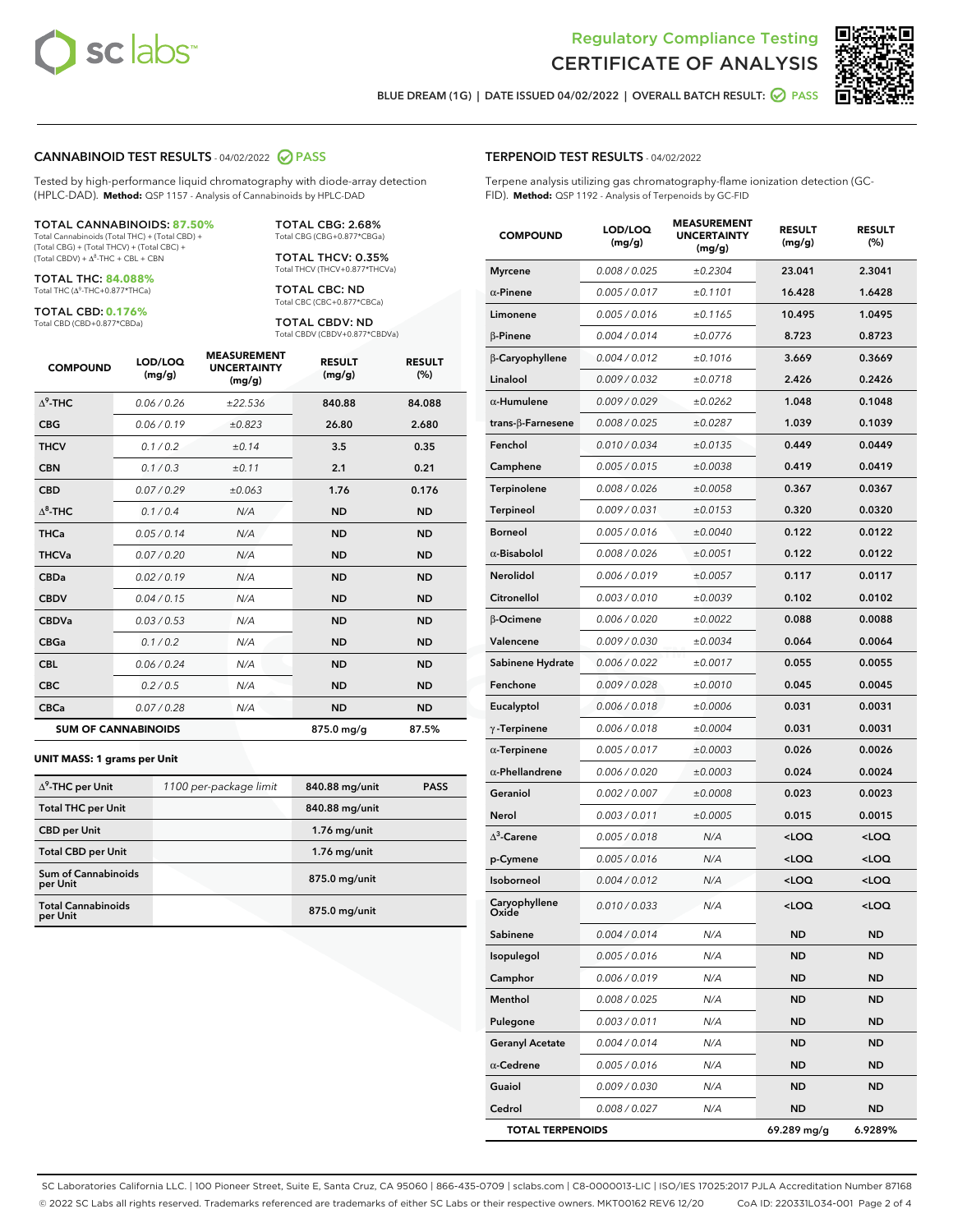



BLUE DREAM (1G) | DATE ISSUED 04/02/2022 | OVERALL BATCH RESULT: 2 PASS

# CATEGORY 1 PESTICIDE TEST RESULTS - 04/02/2022 2 PASS

Pesticide and plant growth regulator analysis utilizing high-performance liquid chromatography-mass spectrometry (HPLC-MS) or gas chromatography-mass spectrometry (GC-MS). \*GC-MS utilized where indicated. **Method:** QSP 1212 - Analysis of Pesticides and Mycotoxins by LC-MS or QSP 1213 - Analysis of Pesticides by GC-MS

| 0.03 / 0.08<br><b>ND</b><br><b>PASS</b><br>Aldicarb<br>$\ge$ LOD<br>N/A<br>Carbofuran<br>0.02/0.05<br>$\ge$ LOD<br>N/A<br><b>ND</b><br><b>PASS</b><br>Chlordane*<br>0.03 / 0.08<br>N/A<br><b>ND</b><br><b>PASS</b><br>$\ge$ LOD<br>Chlorfenapyr*<br>0.03/0.10<br><b>ND</b><br><b>PASS</b><br>$\ge$ LOD<br>N/A<br>Chlorpyrifos<br>0.02/0.06<br>$\ge$ LOD<br>N/A<br><b>ND</b><br><b>PASS</b><br>Coumaphos<br>0.02 / 0.07<br>$\ge$ LOD<br>N/A<br><b>ND</b><br><b>PASS</b><br><b>Daminozide</b><br>0.02 / 0.07<br>$>$ LOD<br>N/A<br><b>ND</b><br><b>PASS</b><br><b>Dichlorvos</b><br>0.03/0.09<br>$\ge$ LOD<br>N/A<br><b>ND</b><br><b>PASS</b><br>(DDVP)<br>Dimethoate<br>0.03/0.08<br>N/A<br><b>ND</b><br><b>PASS</b><br>$>$ LOD<br>Ethoprophos<br>0.03/0.10<br>$\ge$ LOD<br>N/A<br><b>ND</b><br><b>PASS</b><br>0.02 / 0.06<br>N/A<br><b>ND</b><br><b>PASS</b><br>Etofenprox<br>$>$ LOD<br>0.03/0.08<br>$>$ LOD<br>N/A<br><b>ND</b><br><b>PASS</b><br>Fenoxycarb<br>0.03 / 0.08<br><b>ND</b><br><b>PASS</b><br>Fipronil<br>$\ge$ LOD<br>N/A<br>Imazalil<br>0.02 / 0.06<br>$\geq$ LOD<br>N/A<br><b>ND</b><br><b>PASS</b><br><b>Methiocarb</b><br>0.02 / 0.07<br>$\ge$ LOD<br>N/A<br><b>ND</b><br><b>PASS</b><br>Parathion-methyl<br>0.03/0.10<br>$\ge$ LOD<br>N/A<br><b>ND</b><br><b>PASS</b><br>0.03/0.09<br>N/A<br><b>ND</b><br><b>PASS</b><br><b>Mevinphos</b><br>$\ge$ LOD<br>Paclobutrazol<br>0.02 / 0.05<br>$\ge$ LOD<br>N/A<br><b>ND</b><br><b>PASS</b><br>0.03/0.09<br>$\ge$ LOD<br>N/A<br><b>ND</b><br><b>PASS</b><br>Propoxur<br>0.03 / 0.08<br><b>ND</b><br>Spiroxamine<br>$\ge$ LOD<br>N/A<br><b>PASS</b><br><b>ND</b><br>Thiacloprid<br>0.03/0.10<br>$>$ LOD<br>N/A<br><b>PASS</b> | <b>COMPOUND</b> | LOD/LOQ<br>$(\mu g/g)$ | <b>ACTION</b><br><b>LIMIT</b><br>$(\mu g/g)$ | <b>MEASUREMENT</b><br><b>UNCERTAINTY</b><br>$(\mu g/g)$ | <b>RESULT</b><br>$(\mu g/g)$ | <b>RESULT</b> |
|---------------------------------------------------------------------------------------------------------------------------------------------------------------------------------------------------------------------------------------------------------------------------------------------------------------------------------------------------------------------------------------------------------------------------------------------------------------------------------------------------------------------------------------------------------------------------------------------------------------------------------------------------------------------------------------------------------------------------------------------------------------------------------------------------------------------------------------------------------------------------------------------------------------------------------------------------------------------------------------------------------------------------------------------------------------------------------------------------------------------------------------------------------------------------------------------------------------------------------------------------------------------------------------------------------------------------------------------------------------------------------------------------------------------------------------------------------------------------------------------------------------------------------------------------------------------------------------------------------------------------------------------------------------------------------------------|-----------------|------------------------|----------------------------------------------|---------------------------------------------------------|------------------------------|---------------|
|                                                                                                                                                                                                                                                                                                                                                                                                                                                                                                                                                                                                                                                                                                                                                                                                                                                                                                                                                                                                                                                                                                                                                                                                                                                                                                                                                                                                                                                                                                                                                                                                                                                                                             |                 |                        |                                              |                                                         |                              |               |
|                                                                                                                                                                                                                                                                                                                                                                                                                                                                                                                                                                                                                                                                                                                                                                                                                                                                                                                                                                                                                                                                                                                                                                                                                                                                                                                                                                                                                                                                                                                                                                                                                                                                                             |                 |                        |                                              |                                                         |                              |               |
|                                                                                                                                                                                                                                                                                                                                                                                                                                                                                                                                                                                                                                                                                                                                                                                                                                                                                                                                                                                                                                                                                                                                                                                                                                                                                                                                                                                                                                                                                                                                                                                                                                                                                             |                 |                        |                                              |                                                         |                              |               |
|                                                                                                                                                                                                                                                                                                                                                                                                                                                                                                                                                                                                                                                                                                                                                                                                                                                                                                                                                                                                                                                                                                                                                                                                                                                                                                                                                                                                                                                                                                                                                                                                                                                                                             |                 |                        |                                              |                                                         |                              |               |
|                                                                                                                                                                                                                                                                                                                                                                                                                                                                                                                                                                                                                                                                                                                                                                                                                                                                                                                                                                                                                                                                                                                                                                                                                                                                                                                                                                                                                                                                                                                                                                                                                                                                                             |                 |                        |                                              |                                                         |                              |               |
|                                                                                                                                                                                                                                                                                                                                                                                                                                                                                                                                                                                                                                                                                                                                                                                                                                                                                                                                                                                                                                                                                                                                                                                                                                                                                                                                                                                                                                                                                                                                                                                                                                                                                             |                 |                        |                                              |                                                         |                              |               |
|                                                                                                                                                                                                                                                                                                                                                                                                                                                                                                                                                                                                                                                                                                                                                                                                                                                                                                                                                                                                                                                                                                                                                                                                                                                                                                                                                                                                                                                                                                                                                                                                                                                                                             |                 |                        |                                              |                                                         |                              |               |
|                                                                                                                                                                                                                                                                                                                                                                                                                                                                                                                                                                                                                                                                                                                                                                                                                                                                                                                                                                                                                                                                                                                                                                                                                                                                                                                                                                                                                                                                                                                                                                                                                                                                                             |                 |                        |                                              |                                                         |                              |               |
|                                                                                                                                                                                                                                                                                                                                                                                                                                                                                                                                                                                                                                                                                                                                                                                                                                                                                                                                                                                                                                                                                                                                                                                                                                                                                                                                                                                                                                                                                                                                                                                                                                                                                             |                 |                        |                                              |                                                         |                              |               |
|                                                                                                                                                                                                                                                                                                                                                                                                                                                                                                                                                                                                                                                                                                                                                                                                                                                                                                                                                                                                                                                                                                                                                                                                                                                                                                                                                                                                                                                                                                                                                                                                                                                                                             |                 |                        |                                              |                                                         |                              |               |
|                                                                                                                                                                                                                                                                                                                                                                                                                                                                                                                                                                                                                                                                                                                                                                                                                                                                                                                                                                                                                                                                                                                                                                                                                                                                                                                                                                                                                                                                                                                                                                                                                                                                                             |                 |                        |                                              |                                                         |                              |               |
|                                                                                                                                                                                                                                                                                                                                                                                                                                                                                                                                                                                                                                                                                                                                                                                                                                                                                                                                                                                                                                                                                                                                                                                                                                                                                                                                                                                                                                                                                                                                                                                                                                                                                             |                 |                        |                                              |                                                         |                              |               |
|                                                                                                                                                                                                                                                                                                                                                                                                                                                                                                                                                                                                                                                                                                                                                                                                                                                                                                                                                                                                                                                                                                                                                                                                                                                                                                                                                                                                                                                                                                                                                                                                                                                                                             |                 |                        |                                              |                                                         |                              |               |
|                                                                                                                                                                                                                                                                                                                                                                                                                                                                                                                                                                                                                                                                                                                                                                                                                                                                                                                                                                                                                                                                                                                                                                                                                                                                                                                                                                                                                                                                                                                                                                                                                                                                                             |                 |                        |                                              |                                                         |                              |               |
|                                                                                                                                                                                                                                                                                                                                                                                                                                                                                                                                                                                                                                                                                                                                                                                                                                                                                                                                                                                                                                                                                                                                                                                                                                                                                                                                                                                                                                                                                                                                                                                                                                                                                             |                 |                        |                                              |                                                         |                              |               |
|                                                                                                                                                                                                                                                                                                                                                                                                                                                                                                                                                                                                                                                                                                                                                                                                                                                                                                                                                                                                                                                                                                                                                                                                                                                                                                                                                                                                                                                                                                                                                                                                                                                                                             |                 |                        |                                              |                                                         |                              |               |
|                                                                                                                                                                                                                                                                                                                                                                                                                                                                                                                                                                                                                                                                                                                                                                                                                                                                                                                                                                                                                                                                                                                                                                                                                                                                                                                                                                                                                                                                                                                                                                                                                                                                                             |                 |                        |                                              |                                                         |                              |               |
|                                                                                                                                                                                                                                                                                                                                                                                                                                                                                                                                                                                                                                                                                                                                                                                                                                                                                                                                                                                                                                                                                                                                                                                                                                                                                                                                                                                                                                                                                                                                                                                                                                                                                             |                 |                        |                                              |                                                         |                              |               |
|                                                                                                                                                                                                                                                                                                                                                                                                                                                                                                                                                                                                                                                                                                                                                                                                                                                                                                                                                                                                                                                                                                                                                                                                                                                                                                                                                                                                                                                                                                                                                                                                                                                                                             |                 |                        |                                              |                                                         |                              |               |
|                                                                                                                                                                                                                                                                                                                                                                                                                                                                                                                                                                                                                                                                                                                                                                                                                                                                                                                                                                                                                                                                                                                                                                                                                                                                                                                                                                                                                                                                                                                                                                                                                                                                                             |                 |                        |                                              |                                                         |                              |               |
|                                                                                                                                                                                                                                                                                                                                                                                                                                                                                                                                                                                                                                                                                                                                                                                                                                                                                                                                                                                                                                                                                                                                                                                                                                                                                                                                                                                                                                                                                                                                                                                                                                                                                             |                 |                        |                                              |                                                         |                              |               |

# CATEGORY 2 PESTICIDE TEST RESULTS - 04/02/2022 @ PASS

| <b>COMPOUND</b>          | LOD/LOQ<br>$(\mu g/g)$ | <b>ACTION</b><br><b>LIMIT</b><br>$(\mu g/g)$ | <b>MEASUREMENT</b><br><b>UNCERTAINTY</b><br>$(\mu g/g)$ | <b>RESULT</b><br>$(\mu g/g)$ | <b>RESULT</b> |  |
|--------------------------|------------------------|----------------------------------------------|---------------------------------------------------------|------------------------------|---------------|--|
| Abamectin                | 0.03/0.10              | 0.1                                          | N/A                                                     | <b>ND</b>                    | <b>PASS</b>   |  |
| Acephate                 | 0.02/0.07              | 0.1                                          | N/A                                                     | <b>ND</b>                    | <b>PASS</b>   |  |
| Acequinocyl              | 0.02/0.07              | 0.1                                          | N/A                                                     | <b>ND</b>                    | <b>PASS</b>   |  |
| Acetamiprid              | 0.02/0.05              | 0.1                                          | N/A                                                     | <b>ND</b>                    | <b>PASS</b>   |  |
| Azoxystrobin             | 0.02/0.07              | 0.1                                          | N/A                                                     | <b>ND</b>                    | <b>PASS</b>   |  |
| <b>Bifenazate</b>        | 0.01/0.04              | 0.1                                          | N/A                                                     | <b>ND</b>                    | <b>PASS</b>   |  |
| <b>Bifenthrin</b>        | 0.02 / 0.05            | 3                                            | N/A                                                     | <b>ND</b>                    | <b>PASS</b>   |  |
| <b>Boscalid</b>          | 0.03/0.09              | 0.1                                          | N/A                                                     | <b>ND</b>                    | <b>PASS</b>   |  |
| Captan                   | 0.19/0.57              | 0.7                                          | N/A                                                     | <b>ND</b>                    | <b>PASS</b>   |  |
| Carbaryl                 | 0.02/0.06              | 0.5                                          | N/A                                                     | <b>ND</b>                    | <b>PASS</b>   |  |
| Chlorantranilip-<br>role | 0.04/0.12              | 10                                           | N/A                                                     | <b>ND</b>                    | <b>PASS</b>   |  |
| Clofentezine             | 0.03/0.09              | 0.1                                          | N/A                                                     | <b>ND</b>                    | <b>PASS</b>   |  |

| <b>CATEGORY 2 PESTICIDE TEST RESULTS</b> - 04/02/2022 continued |
|-----------------------------------------------------------------|
|-----------------------------------------------------------------|

| <b>COMPOUND</b>               | LOD/LOQ<br>$(\mu g/g)$ | <b>ACTION</b><br><b>LIMIT</b><br>(µg/g) | <b>MEASUREMENT</b><br><b>UNCERTAINTY</b><br>(µg/g) | <b>RESULT</b><br>$(\mu g/g)$ | <b>RESULT</b> |
|-------------------------------|------------------------|-----------------------------------------|----------------------------------------------------|------------------------------|---------------|
| Cyfluthrin                    | 0.12 / 0.38            | $\overline{c}$                          | N/A                                                | ND                           | <b>PASS</b>   |
| Cypermethrin                  | 0.11 / 0.32            | $\mathcal{I}$                           | N/A                                                | <b>ND</b>                    | <b>PASS</b>   |
| Diazinon                      | 0.02 / 0.05            | 0.1                                     | N/A                                                | <b>ND</b>                    | <b>PASS</b>   |
| Dimethomorph                  | 0.03 / 0.09            | 2                                       | N/A                                                | ND                           | <b>PASS</b>   |
| Etoxazole                     | 0.02 / 0.06            | 0.1                                     | N/A                                                | <b>ND</b>                    | <b>PASS</b>   |
| Fenhexamid                    | 0.03 / 0.09            | 0.1                                     | N/A                                                | <b>ND</b>                    | <b>PASS</b>   |
| Fenpyroximate                 | 0.02 / 0.06            | 0.1                                     | N/A                                                | <b>ND</b>                    | <b>PASS</b>   |
| Flonicamid                    | 0.03 / 0.10            | 0.1                                     | N/A                                                | <b>ND</b>                    | <b>PASS</b>   |
| Fludioxonil                   | 0.03 / 0.10            | 0.1                                     | N/A                                                | <b>ND</b>                    | <b>PASS</b>   |
| Hexythiazox                   | 0.02 / 0.07            | 0.1                                     | N/A                                                | ND                           | <b>PASS</b>   |
| Imidacloprid                  | 0.04 / 0.11            | 5                                       | N/A                                                | ND                           | <b>PASS</b>   |
| Kresoxim-methyl               | 0.02 / 0.07            | 0.1                                     | N/A                                                | ND                           | <b>PASS</b>   |
| <b>Malathion</b>              | 0.03 / 0.09            | 0.5                                     | N/A                                                | <b>ND</b>                    | <b>PASS</b>   |
| Metalaxyl                     | 0.02 / 0.07            | $\overline{c}$                          | N/A                                                | <b>ND</b>                    | <b>PASS</b>   |
| Methomyl                      | 0.03 / 0.10            | $\mathbf{1}$                            | N/A                                                | ND                           | PASS          |
| Myclobutanil                  | 0.03 / 0.09            | 0.1                                     | N/A                                                | <b>ND</b>                    | <b>PASS</b>   |
| Naled                         | 0.02 / 0.07            | 0.1                                     | N/A                                                | <b>ND</b>                    | <b>PASS</b>   |
| Oxamyl                        | 0.04 / 0.11            | 0.5                                     | N/A                                                | ND                           | <b>PASS</b>   |
| Pentachloronitro-<br>benzene* | 0.03 / 0.09            | 0.1                                     | N/A                                                | <b>ND</b>                    | <b>PASS</b>   |
| Permethrin                    | 0.04 / 0.12            | 0.5                                     | N/A                                                | ND                           | PASS          |
| Phosmet                       | 0.03 / 0.10            | 0.1                                     | N/A                                                | <b>ND</b>                    | <b>PASS</b>   |
| Piperonyl<br><b>Butoxide</b>  | 0.02 / 0.07            | 3                                       | N/A                                                | <b>ND</b>                    | <b>PASS</b>   |
| Prallethrin                   | 0.03 / 0.08            | 0.1                                     | N/A                                                | <b>ND</b>                    | <b>PASS</b>   |
| Propiconazole                 | 0.02 / 0.07            | 0.1                                     | N/A                                                | ND                           | <b>PASS</b>   |
| Pyrethrins                    | 0.04 / 0.12            | 0.5                                     | N/A                                                | <b>ND</b>                    | <b>PASS</b>   |
| Pyridaben                     | 0.02 / 0.07            | 0.1                                     | N/A                                                | <b>ND</b>                    | <b>PASS</b>   |
| Spinetoram                    | 0.02 / 0.07            | 0.1                                     | N/A                                                | ND                           | PASS          |
| Spinosad                      | 0.02 / 0.07            | 0.1                                     | N/A                                                | <b>ND</b>                    | <b>PASS</b>   |
| Spiromesifen                  | 0.02 / 0.05            | 0.1                                     | N/A                                                | <b>ND</b>                    | <b>PASS</b>   |
| Spirotetramat                 | 0.02 / 0.06            | 0.1                                     | N/A                                                | ND                           | <b>PASS</b>   |
| Tebuconazole                  | 0.02 / 0.07            | 0.1                                     | N/A                                                | ND                           | <b>PASS</b>   |
| Thiamethoxam                  | 0.03 / 0.10            | 5                                       | N/A                                                | ND                           | <b>PASS</b>   |
| Trifloxystrobin               | 0.03 / 0.08            | 0.1                                     | N/A                                                | <b>ND</b>                    | <b>PASS</b>   |

SC Laboratories California LLC. | 100 Pioneer Street, Suite E, Santa Cruz, CA 95060 | 866-435-0709 | sclabs.com | C8-0000013-LIC | ISO/IES 17025:2017 PJLA Accreditation Number 87168 © 2022 SC Labs all rights reserved. Trademarks referenced are trademarks of either SC Labs or their respective owners. MKT00162 REV6 12/20 CoA ID: 220331L034-001 Page 3 of 4